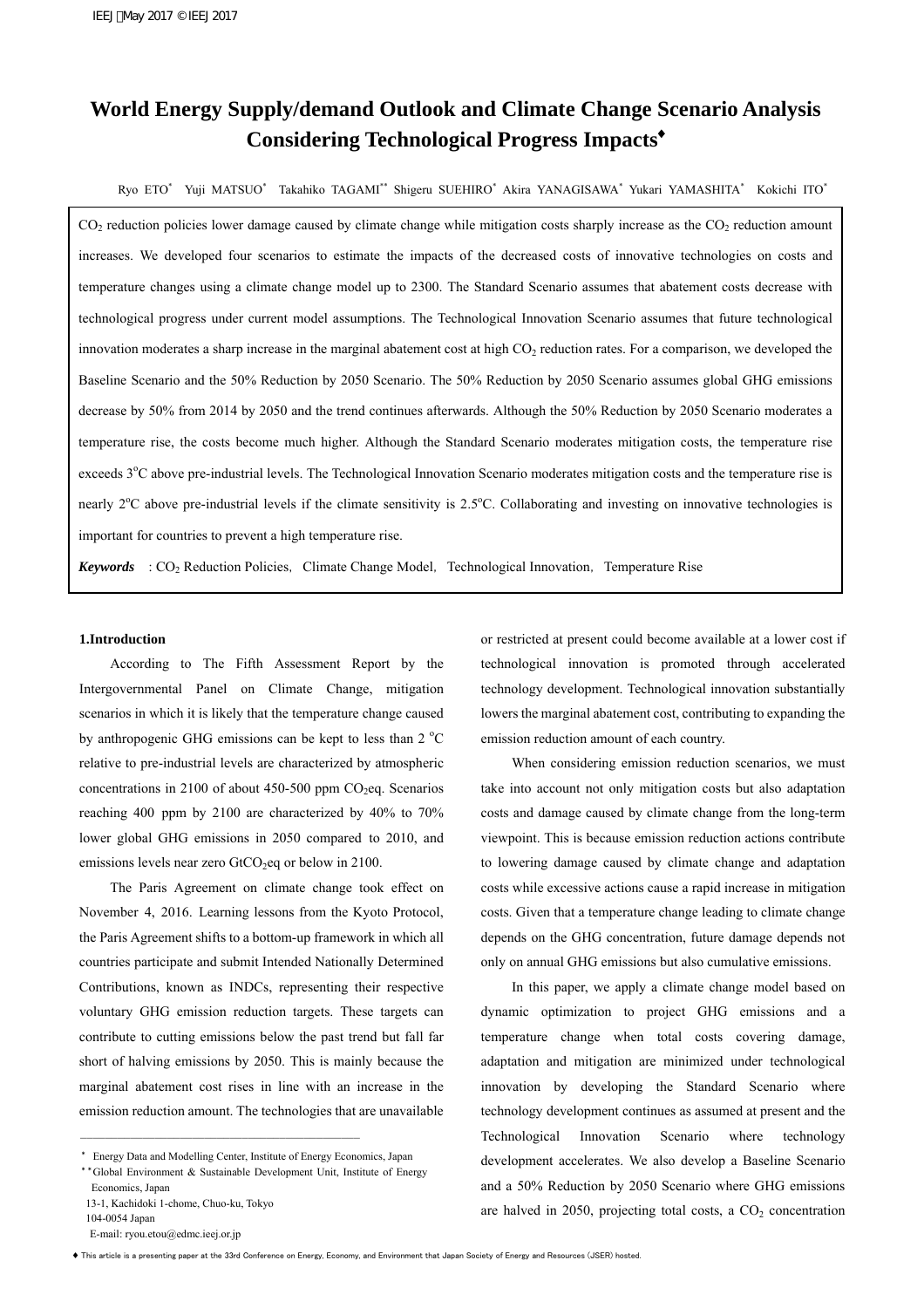and a temperature rise through 2300 for each scenario.

#### **2. Analytical approach**

2.1 Econometric energy supply and demand model

 In this paper, we use the IEEJ's bottom-up technology assessment model to project emission reduction investment costs through  $2050<sup>1</sup>$ . Based on the Baseline Scenario where the present energy and environment policies continue through 2050, we accumulate investment stocks and flows for energy conservation, fossil fuel-fired power generation efficiency improvement, nuclear energy, renewable energy, power transmission and distribution, fossil fuel production and transportation, carbon capture and sequestration and others, with realistic technology penetration rates taken into account, to project the marginal abatement cost (Figure 1). The  $CO<sub>2</sub>$ emission reduction costs are shown in Equation (1).

$$
\Lambda(\mu) = I(\mu) - EC(\mu) \tag{1}
$$

*Λ* stands for the CO<sub>2</sub> reduction costs, *I* for the investment costs in CO2 emission reduction actions, *EC* for energy costs fall from the Baseline Scenario and  $\mu$  for a CO<sub>2</sub> emission reduction rate from the Baseline Scenario.

The  $CO<sub>2</sub>$  emission reduction costs are negative as far as an emission cut from the Baseline Scenario remains below a certain level, because energy costs decline accompanying energy conservation exceeds additional emission reduction costs. However, the emission reduction costs gradually rise as the reduction makes progress. After the emission reduction from the Baseline Scenario exceeds 60%, the costs sharply increase. This is because substantial emission cut from the existing stocks is difficult.



**Figure 1 Mitigation cost curve for 2050 (reduction from the Baseline Scenario)** 

## **2.2 Climate change model**

 We apply a climate change model based on dynamic optimization to project  $CO<sub>2</sub>$  emissions, damage caused by climate change and adaptation costs and mitigation costs. An equation in the DICE-2013R model is applied to estimate damage and adaptation  $costs^{2}$ <sup>33</sup>. The costs are given in Equation (2).

$$
R(t)/Q(t) = \frac{Q(t)}{\left[l + Q(t)^{\theta}\right]}
$$
 (2)

*R* stands for damage and adaptation costs, *Ω* for climate change damage function, *θ* for damage and adaptation cost adjustment factor and *t* for time. *Ω* represents a quadratic function for the global average temperature change and is given in Equation (3).

$$
\Omega(t) = 0.0026 T_{AT}(t)^2 \tag{3}
$$

*TAT* represents a temperature rise. The damage covers agriculture, a sea level rise's impacts on coastal areas, energy use changes, climate-related diseases and pollution, lost outdoor recreation opportunities, coastal communities' relocation and impacts on biodiversity.

 Gross product *Q* covering damage, adaptation and mitigation costs is indicated in Equation (4).

$$
Q(t) = A(t)K(t)^{\gamma}L(t)^{\gamma-\gamma} - R(t) - A(\mu)
$$
\n(4)

*A* stands for total factor productivity, *K* for capital, *L* for labor and *γ* for capital share. Damage and adaptation cost cuts from the Baseline Scenario through climate change actions are treated as benefit, with a mitigation cost rise considered as cost, a cost-benefit analysis is conducted in Equation (5).

$$
\sum_{t=1}^{Tmax} \left( \frac{Q_a(t)}{(1+\delta+\eta g_a)^t} - \frac{Q_b(t)}{(1+\delta+\eta g_b)^t} \right) \tag{5}
$$

*Qa* stands for gross product for each scenario with emission reduction actions,  $Q_b$  for gross product for the Baseline Scenario, *δ* for pure time preference rate, *η* for marginal utility's elasticity to consumption,  $g_a$  for growth of  $Q_a$ ,  $g_b$  for growth of  $Q_b$  and *δ*+*ηg* for the discount rate. If the equation is positive, benefits exist in each scenario with emission reduction actions. This paper uses the pure time preference rate at 1.5% and marginal utility's elasticity to consumption at 1.45 in reference to DICE-2013R model .

# **3. Scenarios**

 This paper develops the Baseline Scenario, the Standard Scenario, the Technological Innovation Scenario and the 50%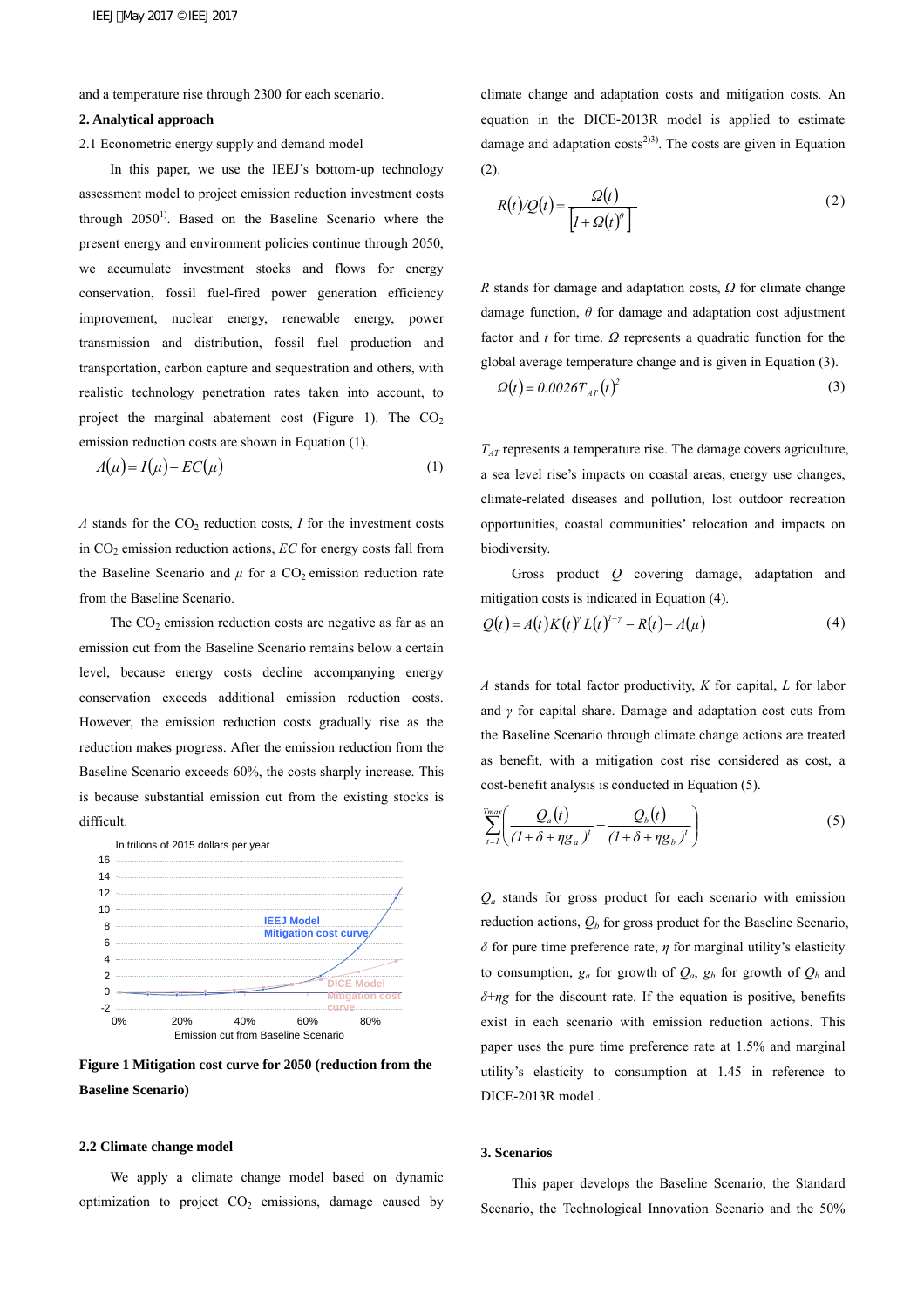Reduction by 2050 Scenario. In the Baseline Scenario, emissions per gross product are projected to improve in line with the past trend, and present energy and environment policies in a period between 2010 and 2300 to maximize the utility in the period. In the 50% Reduction by 2050 Scenario, energy-related  $CO<sub>2</sub>$ emissions are halved from 2014 by 2050 and reduced at the same pace later to zero by 2080.

 In the Standard Scenario, the annual cost reduction through technological progress from 2050 is assumed at 0.5% in line with the DICE-2013R model to calculate optimized GHG emissions.

 In the far future from 2050, innovative technologies beyond existing sophisticated ones could be introduced to reduce mitigation costs additionally and substantially. Given that effects of uncertain next-generation technologies are difficult to accumulate, however, this paper assumes a case in which innovation will make progress for the presently available  $CO<sub>2</sub>$ recovery technology among  $CO<sub>2</sub>$  capture technologies. The U.S. Department of Energy has set three categories to indicate the advancement of  $CO<sub>2</sub>$  recovery technologies -- First Generation, Second Generation and Transformational (or Third Generation)<sup>(4)</sup>. The First Generation represents the currently commercially available technologies that can capture  $CO<sub>2</sub>$  at a cost of \$60/ton. The cost is expected to fall to \$40/ton for the Second Generation and \$20/ton for the Transformational (or Third Generation). In the Technological Innovation Scenario, the Second Generation is assumed to penetrate into the market by 2100 and Transformational (or Third Generation) by 2150. For the case where GHG emissions cut from the Baseline Scenario are more than 60%, costs are assumed to decline to two-thirds of the Standard Scenario level in 2100 and to one-third in 2150. Costs of other technologies categorized for the emission reduction rate more than 60% are similarly assumed to decline so that optimum GHG emissions are calculated.



**Figure 2 Mitigation cost curve (emission reduction from** 

**Baseline Scenario (left for 2100, right for 2150)** 

 It is controversial how to set the climate sensitivity when projecting a temperature rise from  $CO<sub>2</sub>$  concentration changes. The climate sensitivity represents how much temperature rises if  $CO<sub>2</sub>$  concentration remains at twice the level until the

atmosphere and the ocean come into temperature balance. The climate sensitivity is put at 3℃ in the MAGICC climate model used at the Working Group 3 in the Fifth IPCC Assessment Report. The average climate sensitivity in energy models ranges from 2.0℃ to 2.6℃. It was put at 2.5℃ in the First to Third IPCC Assessment Reports. Given these precedents, this paper gives results for both 3℃ and 2.5℃ of the climate sensitivity levels.

 As other GHGs' influences on the temperature, this paper uses values that are set exogenously in the DICE-2013 model. Given that the feasibility and impacts of bio-energy with CCS and other  $CO<sub>2</sub>$  removal technologies are highly uncertain, we do not assume any negative emissions for each scenario.

#### **4. Results**

# **4.1 Energy-related CO<sub>2</sub> emissions**

In the Baseline Scenario, energy-related  $CO<sub>2</sub>$  emissions persistently increase until 2200 and decrease gradually owing to the improvement of emissions per gross product (Figure 3). In the 50% Reduction by 2050 Scenario, cumulative emissions between 2100 and 2300 total 268  $GtCO<sub>2</sub>$ . In the Standard Scenario and the Technological Innovation Scenario, emissions gradually decrease from 2010. As a higher climate sensitivity leads to greater damage, emissions are reduced earlier. In the Standard Scenario, emissions fail to fall close to zero irrespective of the climate sensitivity as the marginal abatement cost increases in line with a higher emission reduction rate. In the Technological Innovation Scenario, however, emissions fall to zero after 2180 at the climate sensitivity of 3℃ and after 2200 at the sensitivity of 2.5℃. Cumulative emissions between 2010 and 2300 total  $1,239$  GtCO<sub>2</sub> in the Standard Scenario and  $812$  GtCO<sub>2</sub> in the Technological Innovation Scenario at the climate sensitivity of 3℃. At the sensitivity of 2.5℃, they total 1,369 GtCO<sub>2</sub> in the Standard Scenario and 938 GtCO<sub>2</sub> in the Technological Innovation Scenario.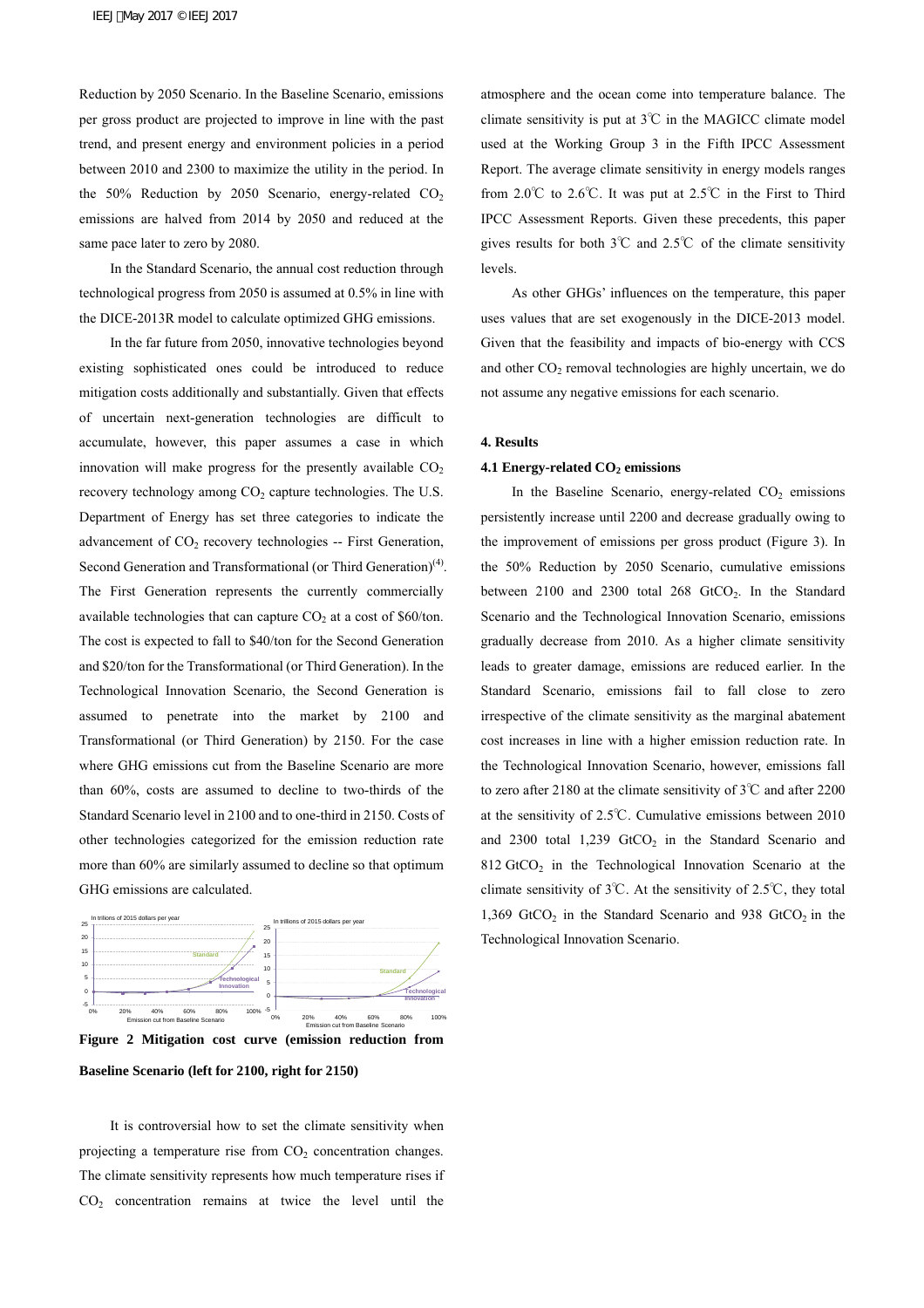



# **4.2 Atmospheric CO<sub>2</sub> concentration**

The atmospheric  $CO<sub>2</sub>$  concentration in the Baseline Scenario persistently increases, reaching 1,400 ppm in 2300 (Figure 4). In the 50% Reduction by 2050 Scenario, however, the concentration peaks out in 2050. It slowly decreases after slipping below 400 ppm after 2100.



Figure 4 Atmospheric CO<sub>2</sub> concentration (solid line for **climate sensitivity of 3**℃ **and dotted line for climate sensitivity o**f **2.5**℃**)** 

In the Standard Scenario where  $CO<sub>2</sub>$  continues to be emitted to some extent, the concentration exceeds 600 ppm in 2300. In the Technological Innovation Scenario where  $CO<sub>2</sub>$ emissions are zero after 2080, the concentration peaks out around 2130 at the climate sensitivity of 3℃ and around 2150 at the sensitivity of 2.5℃ and falling close to 500 ppm by 2300 irrespective of the climate sensitivity. Given that there are other GHGs, the atmospheric GHG concentration remains above 450 ppm over a long term under an optimum solution based on the current damage, adaptation and mitigation cost estimation, even if technological innovation reduces the marginal abatement costs at high reduction rates after 2100.

Figure 5 shows cumulative benefits of mitigation, damage and adaptation cost cuts from the Baseline Scenario from 2010 to 2150, to 2200 and to 2300 for each of the other scenario. At 0, costs are equal to benefits, with a positive value indicating benefits excess over costs.

In the 50% Reduction by 2050 Scenario, although the  $CO<sub>2</sub>$ concentration is suppressed substantially, over a long term costs are higher than in the Baseline Scenario even if climate change damage and adaptation cost cuts taken into account. In the Standard Scenario and the Technological Innovation Scenario where emission reduction actions are taken after a substantial decline in mitigation costs, the cost-benefit performance is higher than in the Base Scenario. While the  $CO<sub>2</sub>$  concentration in the Technological Innovation Scenario is lower than in the Standard Scenario, benefits are the same in the two scenarios.



**Figure 5 Sum of cumulative costs and benefits from 2010 (left for climate sensitivity of 3**℃ **and right for climate sensitivity of 2.5**℃**)** 

## **4.4 Temperature rise from 2nd half of 19th century**

 A temperature rise from the second half of the 19th century ranges from 1.3℃ to 1.5℃ in the 50% Reduction by 2050 Scenario, achieving the 2℃ target (Figure 6).



**Figure 6 Temperature rise from 2nd half of 19th century (solid line for climate sensitivity of 3**℃ **and dotted line for climate sensitivity o**f **2.5**℃**)**